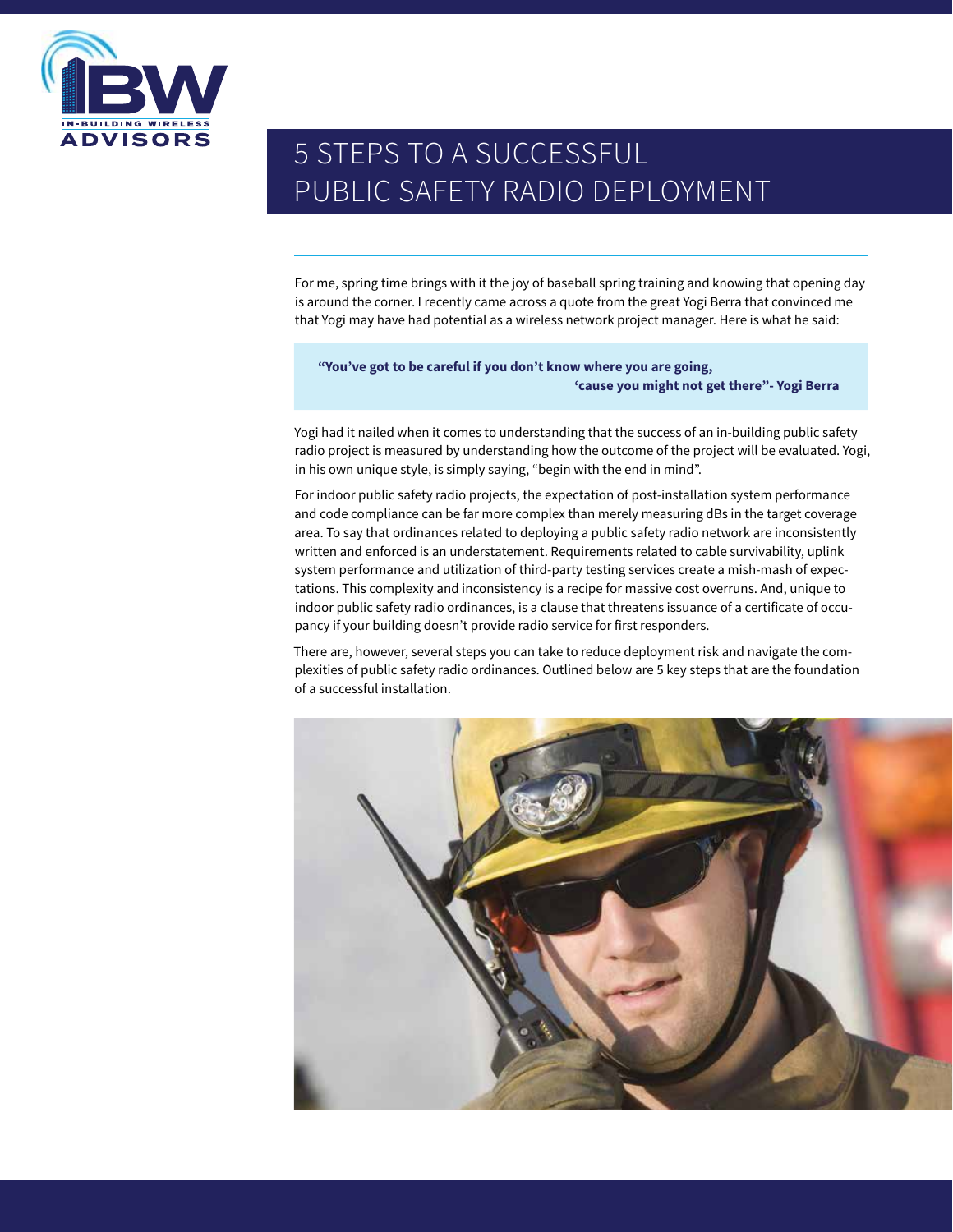#### **#1 Contact the Fire Marshall in Your Jurisdiction and Request the Signal Booster Ordinance**

Fire department officials are generally very willing to help, but often it is difficult to find the right contact within the department. An excellent place to start is the department website. Make a request for a copy of the signal booster ordinance related to first responder in-building signal functionality. Your request should include:

- A copy or link to the ordinance.
- The name and contact information of the individual who oversees code compliance (the authority having jurisdiction or AHJ) and the consultant or third-party testing service, if they are using one.
- Ask if they are anticipating any changes in the ordinance or personnel overseeing same.
- Provide a brief description of the project. Request to confirm the jurisdictions and agencies who may review your plan.
- Request a list of preferred installation vendors or recommendations of same.

## **# 2 Diligently Review the Signal Booster Ordinance**

The ordinances can range from just a few pages to a few dozen. Study the law and keep an eye out for the following:

- References to applicable Code such as IFC, NFPA, NEC, FCC State & City Fire Code. The ordinance should include the year of each code. For example, 2015 IFC. Read and understand the application portions of the referenced codes.
- Definition of properties impacted. Typically, the requirement covers non-residential buildings of a certain number of floors or square footage.
- Permitting, Approval and Submittal requirements. What documentation is required and in what format?
- Testing procedures, pass-fail standards, reporting requirements.
- Definition of qualified installer/designer typically described as part of IFC 510. Someone on your team may need a General Radio Operator's License (GROL) and/or verification of certification from the proposed equipment manufacturer.
- Watch out for a requirement to use a licensed engineer to stamp drawings when you are using a third-party for design and engineering services.
- Confirm the frequencies to be supported now, proposed, or pending. Understand that the building owner, in most cases, is responsible for funding any system upgrades to support new frequency bands.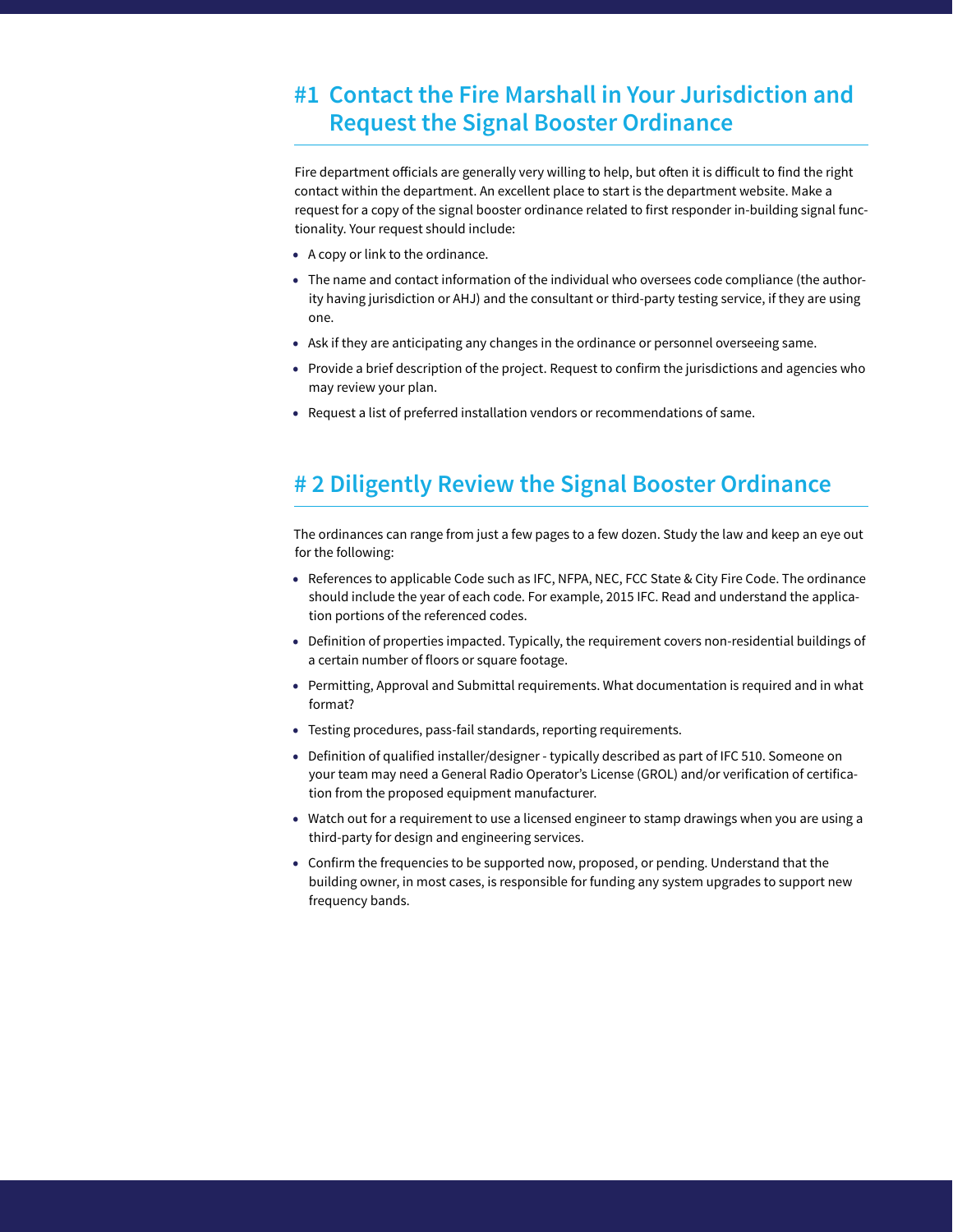### **# 3 Fully Understand the Pre-Install and Post-Install Testing Standards**

Testing standards for public safety radio systems are rapidly changing. In the past, test standards included measuring and recording signal strength in the coverage area or spot-checking call quality with a fire department radio. However, more contemporary standards are addressing the potential for adverse impacts of the system on the public safety network outside of the building. Things to look for include:

- Is DAQ testing required? Delivered Audio Quality (DAQ) is an audio reference protocol using AHJ portable radios for evaluating the clarity of speech during radio communication. Confirm the procedure and who provides the equipment. Is a pre-installation signal test required, with submittals before design and installation of a new system?
- What uplink and interference mitigation testing is required? What equipment is needed to conduct those tests?
- Confirm the format of all design and testing data that is to be provided to the AHJ.

### **#4 Use Design Best Practices Well-Suited to Indoor Public Safety Antenna Systems**

It is not uncommon for an experienced cellular network system designer to venture into designing systems that support public safety networks. While many of the design principals are the same, there are some design practices unique to public safety networks.

- Pay attention to the donor antenna location and transmitting sites. Public safety networks rely on towers and powerful radios that can be located miles away from buildings needing coverage. Some ordinances, like the City of Los Angeles document, will provide a directory of sites in the area.
- Complete a detailed pre-design benchmarking study. Some ordinances require this test as part of the compliance review. Verify donor signal strength and where coverage is needed. The challenge is that typically this can't be done until 80% build out. This leaves the landlord in limbo as to whether a system will be needed.
- Know frequency bands of existing or planned radio networks in the building. This impacts filtering and interference mitigation. It's not enough to merely know the frequency bands of the first responder radio network.
- Anticipate uplink testing requirements. Plan for isolation testing with a minimum of isolation of 20 dB between roof antenna and serving antenna.
- Will you be impacted by near-far issues? Plan for eliminating that problem.
- Consider PIM Components. Intermodulation issues become more relevant as you consider adding FirstNet, and critical if you are considering adding cellular service to the DAS.
- Validate horizontal and vertical pathways. Insist on confirmation of cable routes, head end rooms, and risers. Verify the survivability requirements of the cable and equipment.
- When developing the BOM, know the UL standard requirements of the AHJ and the electrical division.